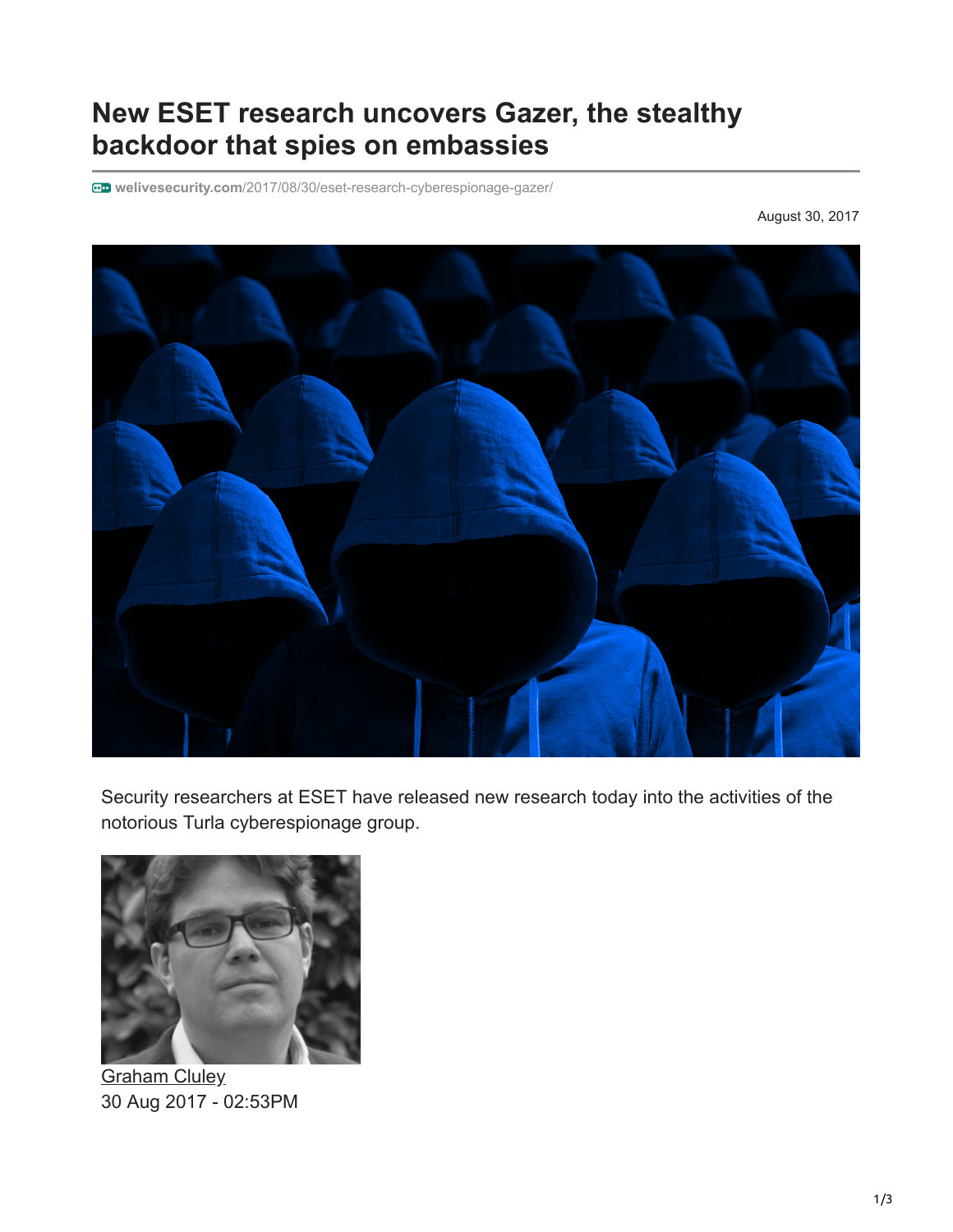Security researchers at ESET have released new research today into the activities of the notorious Turla cyberespionage group.

Security researchers at ESET have [released new research](https://www.welivesecurity.com/wp-content/uploads/2017/08/eset-gazer.pdf) today into the activities of the notorious Turla cyberespionage group, and specifically a previously undocumented backdoor that has been used to spy on consulates and embassies worldwide.

ESET's research team are the first in the world to document the advanced backdoor malware, which they have named "Gazer"**,** despite evidence that it has been actively deployed in targeted attacks against governments and diplomats since at least 2016.

Gazer's success can be explained by the advanced methods it uses to spy on its intended targets, and its ability to remain persistent on infected devices, embedding itself out of sight on victim's computers in an attempt to steal information for a long period of time.

ESET researchers have discovered that Gazer has managed to infect a number of computers around the world, with the most victims being located in Europe. Curiously, ESET's examination of a variety of different espionage campaigns which used Gazer has identified that the main target appears to have been Southeastern Europe as well as countries in the former Soviet Union.

The attacks show all the hallmarks of past campaigns launched by the Turla hacking group, namely:

- Targeted organizations are embassies and ministries;
- Spearphishing delivers a first-stage backdoor such as [Skipper;](https://www.welivesecurity.com/2017/03/30/carbon-paper-peering-turlas-second-stage-backdoor/)
- A second stealthier backdoor (Gazer in this instance, but past examples have included Carbon and Kazuar) is put in place;
- The second-stage backdoor receives encrypted instructions from the gang via C&C servers, using compromised, legitimate websites as a proxy.

"ESET researchers have discovered that Gazer has managed to infect a number of computers around the world"

Another notable similarity between Gazer and past creations of the Turla cyberespionage group become obvious when the malware is analyzed. Gazer makes extra efforts to evade detection by changing strings within its code, randomizing markers, and wiping files securely.

In the most recent example of the Gazer backdoor malware found by ESET's research team, clear evidence was seen that someone had modified most of its strings, and inserted phrases related to video games throughout its code.